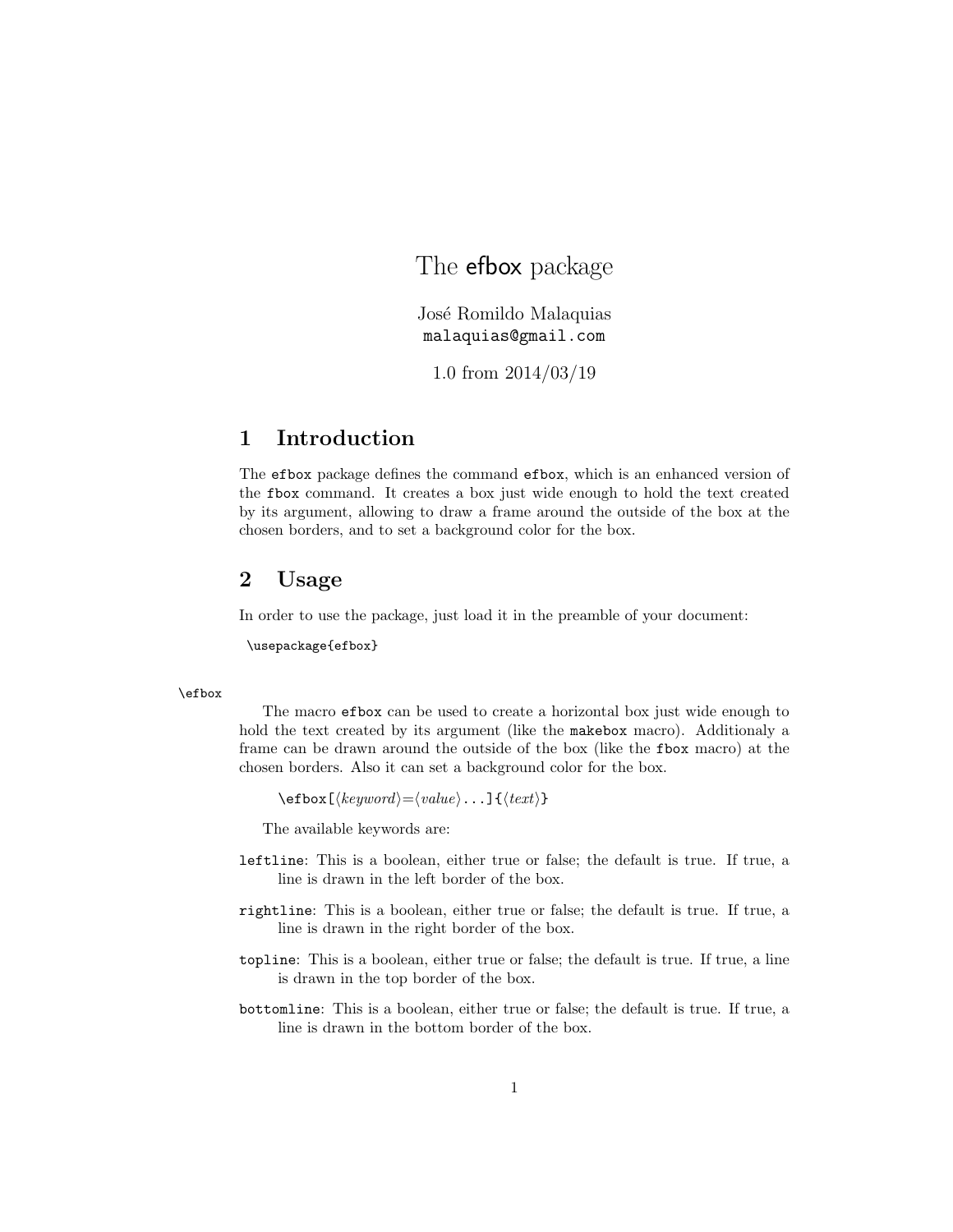- hidealllines: This is a boolean, either true or false; the default is false. If true, no line is drawn in the borders of the box.
- backgroundcolor= $\langle \text{backgroundcolor} \rangle$ :  $\langle \text{backgroundcolor} \rangle$  is the color used as the background for the box. The default is the current background color.
- linecolor =  $\langle linecolor \rangle: \langle linecolor \rangle$  is the color used for the border lines. The default is black.
- linewidth= $\langle linewidth \rangle: \langle linewidth \rangle$  is the width of the lines drawn at the borders of the box. The default is \fboxrule.
- margin= $\langle margin \rangle$ :  $\langle margin \rangle$  is the distance between the border lines and the box text. The default is \fboxsep.
- font= $\langle font \rangle: \langle font \rangle$  is the font used to typeset the text in the box. The default is the current font.
- baselinestretch= $\langle baseline stretch\rangle: \langle baseline stretch\rangle$  is the base line stretch. There is no default.

### \efboxsetup

The macro efboxsetup can be used to set options used by **\efbox**.

 $\setminus$ efboxsetup{ $\langle keyword \rangle = \langle value \rangle \dots$ ]

The available keyworkds are the same from the **\efbox** macro.

### 3 Examples

This is a demonstration of the efbox macro.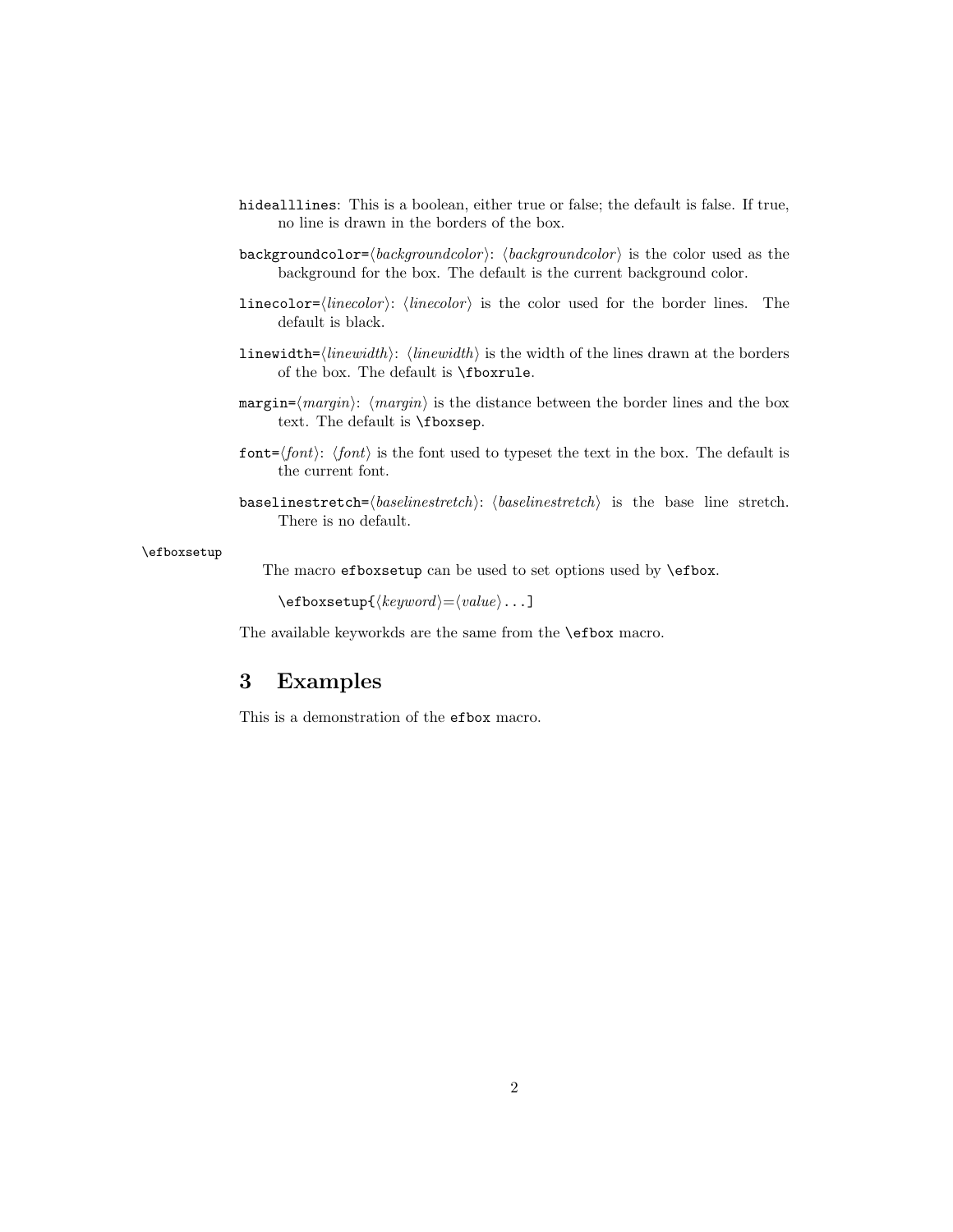```
\efbox{Foo}
\efbox[rightline=false,topline=false]{Foo}
\efbox[topline,backgroundcolor=red]{Foo}
\efbox[linewidth=2pt,font=\Large]{Large Foo}
\efbox[rightline=false,topline=false,linecolor=blue,linewidth=2pt]{Foo}
\efbox[margin=10pt,backgroundcolor=yellow,font=\ttfamily\itshape]{Italic
    Typewriter Foo}
\efbox[linewidth=3pt,margin=5pt,backgroundcolor=red]{Foo}
\efbox[hidealllines,backgroundcolor=red]{Foo}
\efbox{Foo}
\efbox[hidealllines,backgroundcolor=red,margin=15pt]{Foo}
\efbox[margin=15pt,linewidth=5pt]{Foo}
\efbox[bottomline=false,rightline=false,linewidth=2pt,margin=1pt,
    backgroundcolor=yellow]{Foo}
```
### \efbox{Foo}



### 4 Implementation

- 1 \NeedsTeXFormat{LaTeX2e}
- 2 \ProvidesPackage{efbox}[2014/03/19 v1.0 An enhanced fbox command]
- 3 \RequirePackage{color}
- 4 \RequirePackage{pgfkeys}
- 5 \newif\if@efbox@leftline
- 6 \newif\if@efbox@rightline
- 7 \newif\if@efbox@topline
- 8 \newif\if@efbox@bottomline
- 9 \pgfkeys{
- 10 /efbox/.cd,
- $11$  leftline/.is if  $=$  @efbox@leftline,
- $12$  rightline/.is if  $=$  @efbox@rightline,
- $13$  topline/.is if  $=$  @efbox@topline,
- $14$  bottomline/.is if = @efbox@bottomline,
- 
- 
- 
- 
- 
- 19 margin/.store in  $= \left\{ \infty \right\}$ ,
- 
- 
- 
- 
- 15 hidealllines/.style = {leftline=false,rightline=false,topline=false,bottomline=false},
- 16 backgroundcolor/.store in = \efbox@backgroundcolor,
- 17 linecolor/.store in = \efbox@linecolor,
- 18 linewidth/.store in = \efbox@linewidth,
	-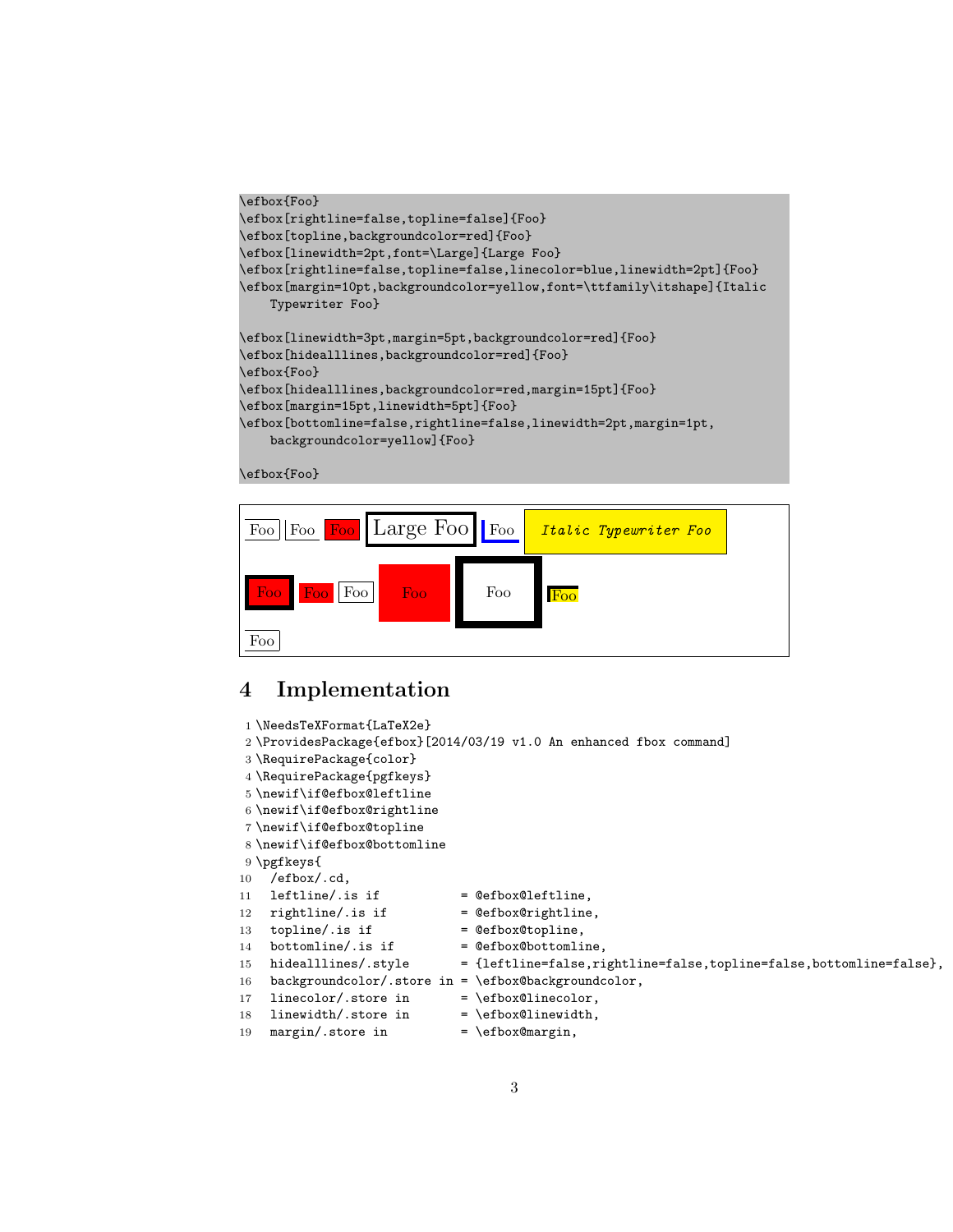```
20 font/.store in = \leftarrow21 baselinestretch/.store in = \efbox@baselinestretch,
22 }
23 \pgfqkeys{/efbox}{
24 leftline = true,
25 rightline = true,
26 topline = true,
27 bottomline = true,
28 linecolor = black,
29 linewidth = \frac{\text{b}}{\text{b}}30 margin = \b{fboxsep},
31 }
32 \newif\if@efbox@hasframe
```
#### \efboxsetup

```
33 \def\efbox@global@options{}
34 \newcommand\efboxsetup[1]{%
35 \def\efbox@global@options{#1}%
36 }%
37 \newcommand*\mypgfqkeys@with@saved@options[3]{%
38 % #1 => path
39 % #2 => macro holding saved options
40 % #3 => keys
41 \def\@pgfqkeys@##1{\pgfqkeys{#1}{##1}}%
42 \expandafter\@pgfqkeys@\expandafter{#2,#3}%
43 }%
```
### \efbox

```
44 \newcommand\efbox[2][]{%
```

```
45 \begingroup%
```
- \mypgfqkeys@with@saved@options{/efbox}{\efbox@global@options}{#1}%
- %\expandafter\pgfqkeys\expandafter{/efbox}\expandafter{\efbox@global@options,#1}%
- \ifdefined\efbox@font\efbox@font\fi
- \ifdefined\efbox@baselinestretch
- 50 \def\baselinestretch{\efbox@baselinestretch}%
- \fi

```
52 \@efbox@hasframefalse
```

```
53 \if@efbox@topline\@efbox@hasframetrue\else\fi
```

```
54 \if@efbox@bottomline\@efbox@hasframetrue\else\fi
```

```
55 \if@efbox@leftline\@efbox@hasframetrue\else\fi
```

```
56 \if@efbox@rightline\@efbox@hasframetrue\else\fi
```

```
57 \ifdefined\efbox@backgroundcolor\@efbox@hasframetrue\else\fi
```
\if@efbox@hasframe

```
59 \ifdefined\efbox@backgroundcolor\else\def\efbox@backgroundcolor{white}\fi
```

```
60 \fboxsep=\efbox@margin
```

```
61 \fboxrule=\efbox@linewidth
```

```
62 \let\@frameb@x\@my@frameb@x
```
\fboxsep=\efbox@margin

```
64 \def\efbox@body{\fcolorbox{\efbox@linecolor}{\efbox@backgroundcolor}{#2}}%
```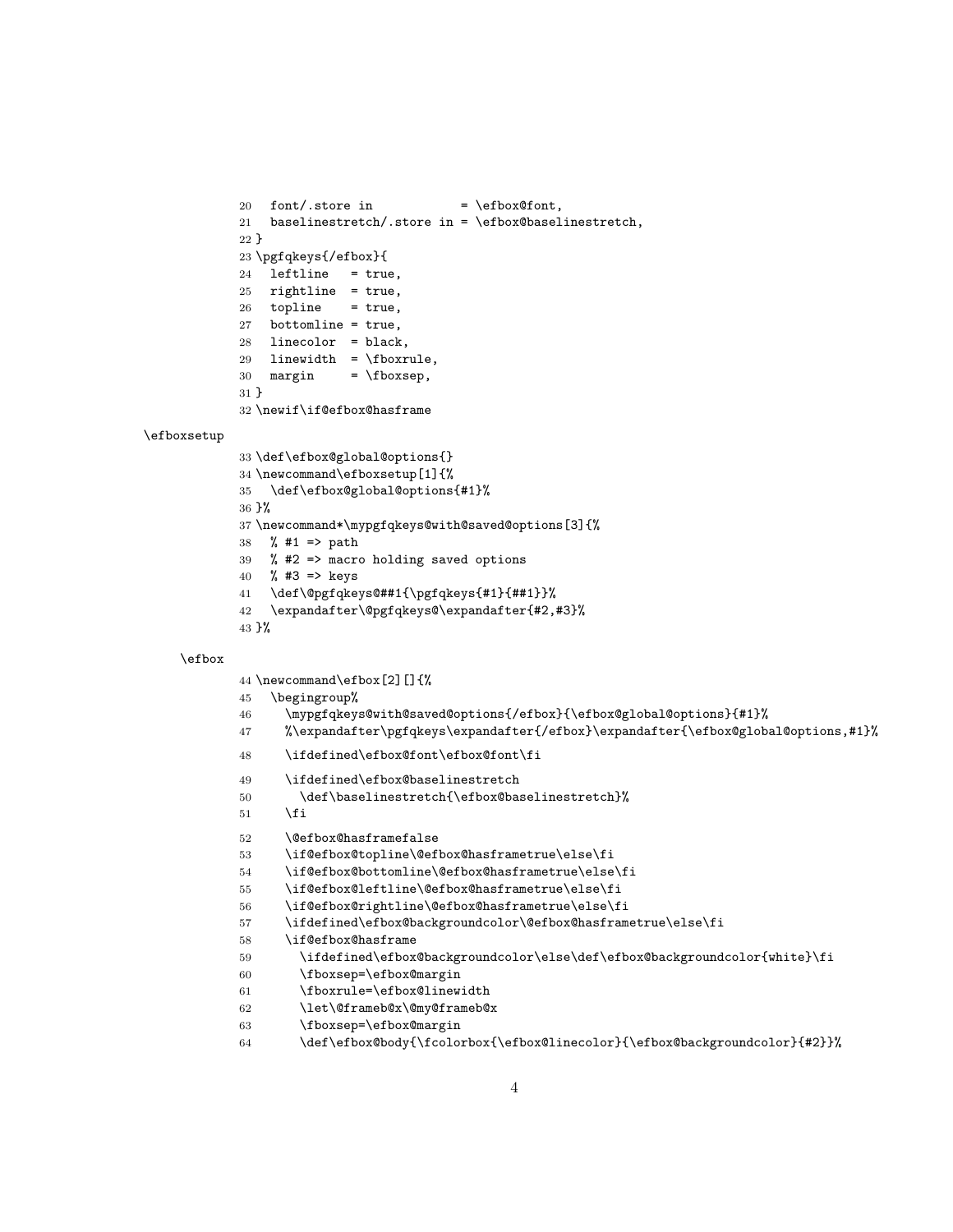```
65 \else
66 \def\efbox@body{#2}%
67 \fi
68 \ifdefined\efbox@title
69 \ifx\@empty\efbox@title
70 \noindent\efbox@body
71 \else
72 \quad \text{Vbox}\{\%}73 \nobreak\vskip\fboxsep
74 \rlap{\frametitle{\efbox@title}}%
75 \nobreak\nointerlineskip
76 \vskip-\baselineskip
77 \vskip \fboxsep
78 \noindent\efbox@body
79 }%
80 \setminusfi
81 \else
82 \efbox@body
83 \fi
84 \endgroup
85 }
```
#### \@my@frameb@x

```
86 \def\@my@frameb@x#1{%
```

```
87 \@tempdima\fboxrule
```

```
88 \advance\@tempdima\fboxsep
89 \advance\@tempdima\dp\@tempboxa
90 \hbox{%
91 \lower\@tempdima\hbox{%
92 \vbox{%
93 \if@efbox@topline\hrule\@height\fboxrule\fi
94 \hbox{%
95 \if@efbox@leftline\vrule\@width\fboxrule\fi
96 #1%
97 \vbox{%
98 \vskip\fboxsep
99 \box\@tempboxa
100 \vskip\fboxsep}%
101 #1%
102 \if@efbox@rightline\vrule\@width\fboxrule\fi
103 }%
104 \if@efbox@bottomline\hrule\@height\fboxrule\fi
105 }%
106 }%
107 }%
108 }%
109 \endinput
```